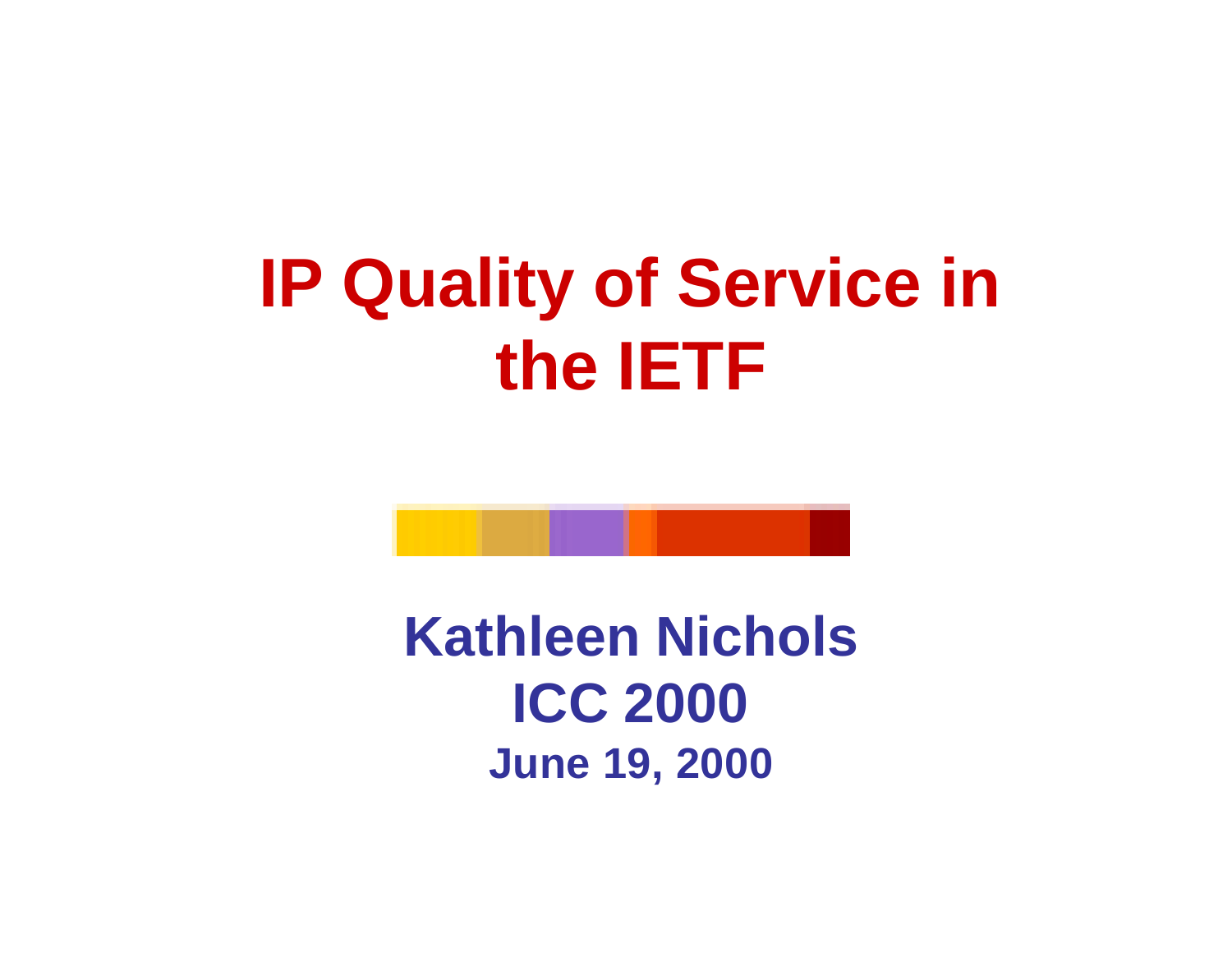This talk is not a tutorial on diffserv…

…but you can find one at: ftp://ftp-eng.cisco.com/ftp/kmngroup/docs/hoti.pdf

The diffserv WG web page is at: http://www.ietf.org/html.charters/d iffserv-charter.html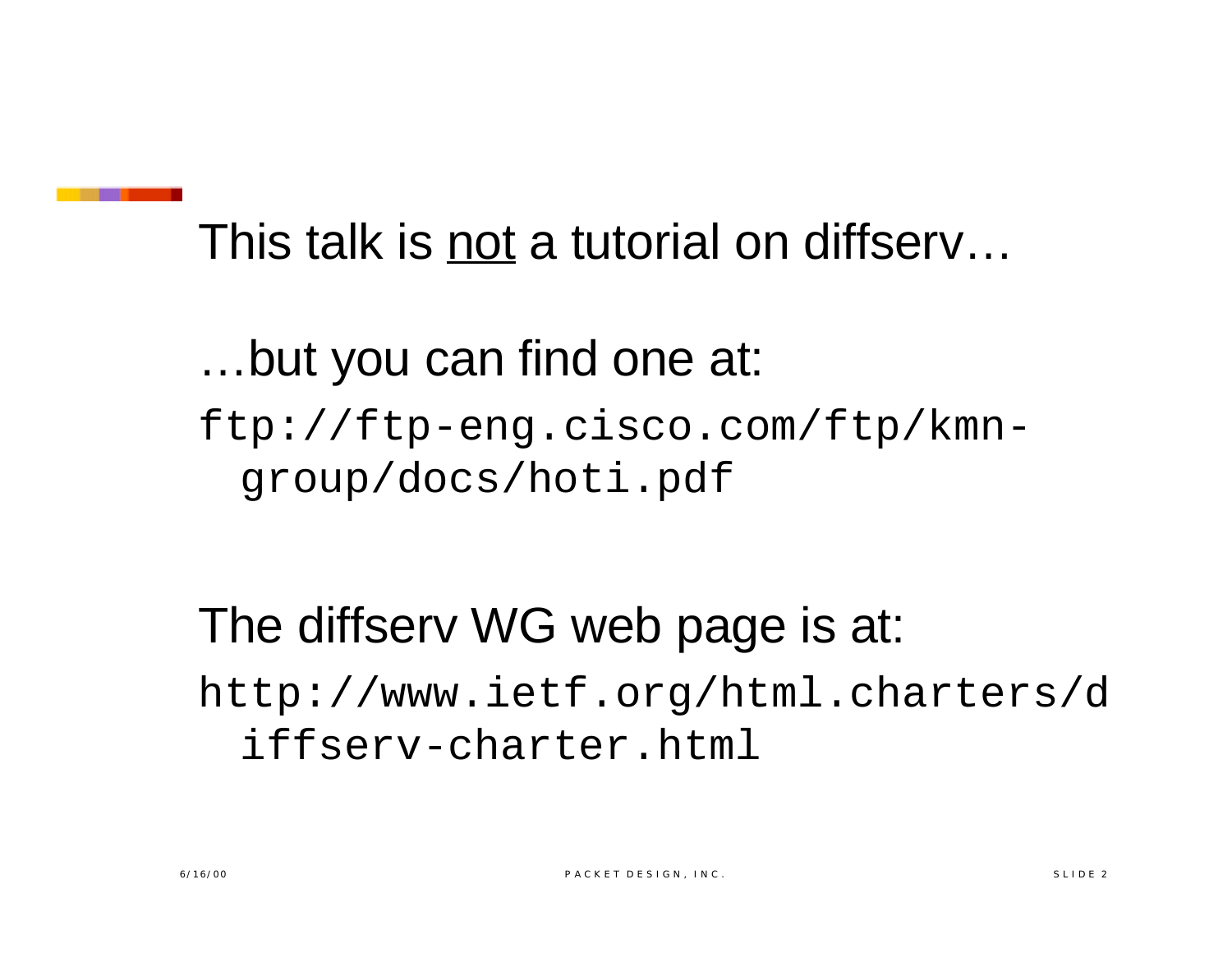### **IntServ: the IETF's first pass at QoS**

- **n** Influenced by old-world thinking about networks
- $\blacksquare$  Fundamental unit is the flow
- **n** AS borders are invisible
- **n** Theoretical results on treatment of flows used to specify packet treatment at each router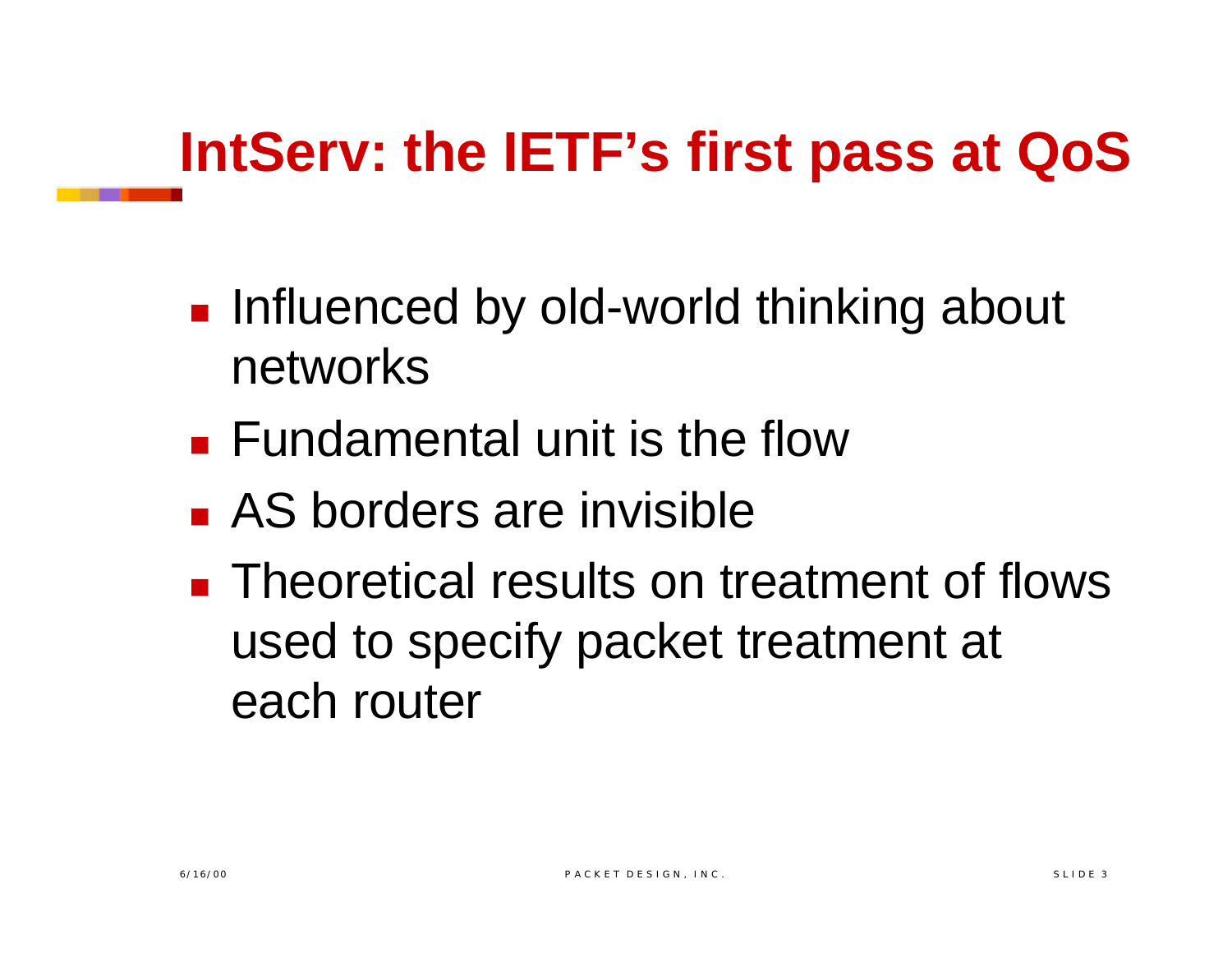#### **Diffserv: In Contrast...**

- $\blacksquare$  Matched to the IP architecture
- $\blacksquare$  Fundamental unit is the aggregate
- **n** Domain boundaries are modeled explicitly since they map to policy and control
- **Forwarding path elements are specified** based on usefulness and implementation criteria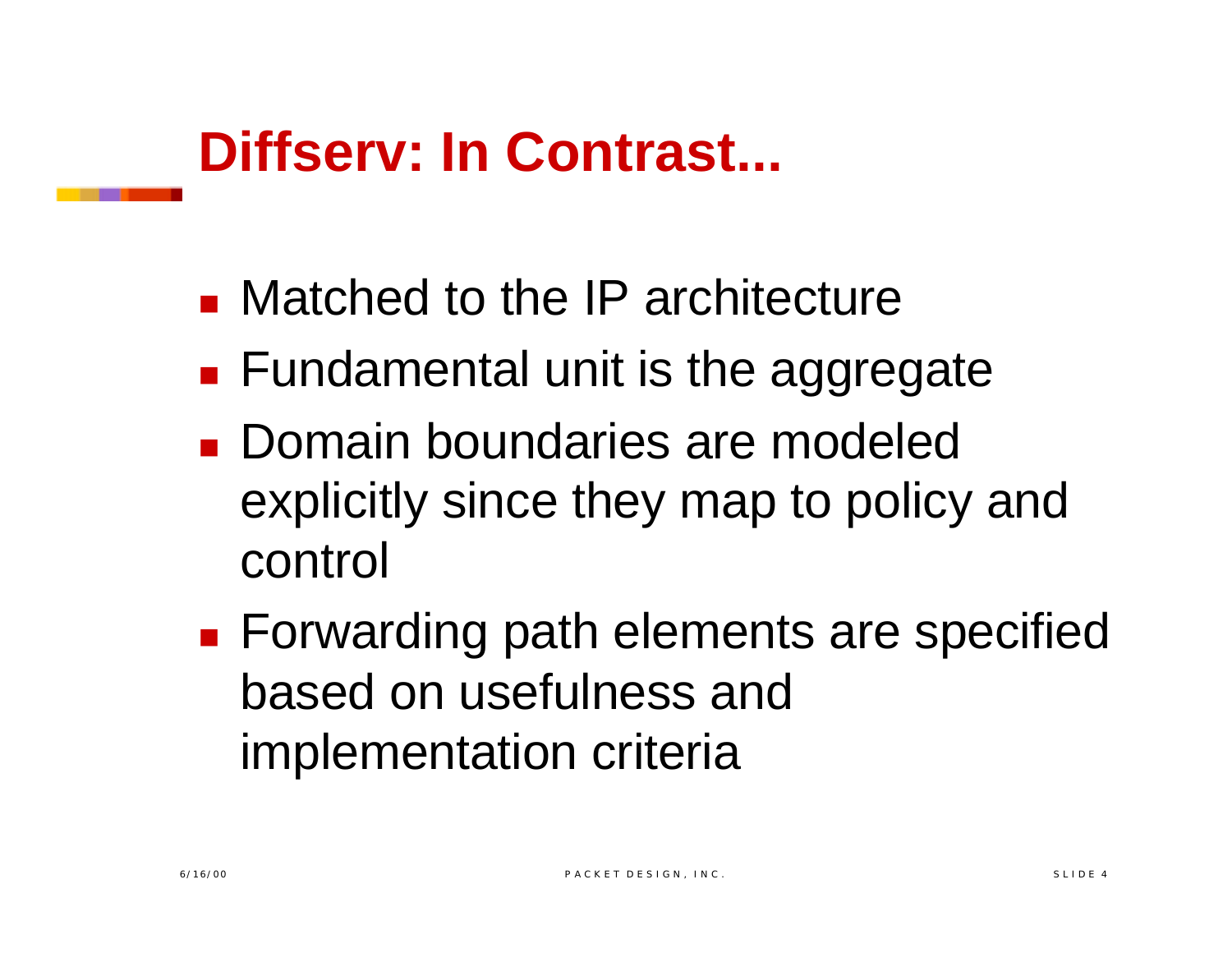A founding principle of the DS WG came from Dave Clark's architectural insight stated at the December 97 IETF that:

```
"rules + mechanisms = services"
```
A key point was that the "mechanisms" were simple primitives that could be made available in routers and composed in different ways (via the "rules") to make "services" which need to be flexible and to evolve.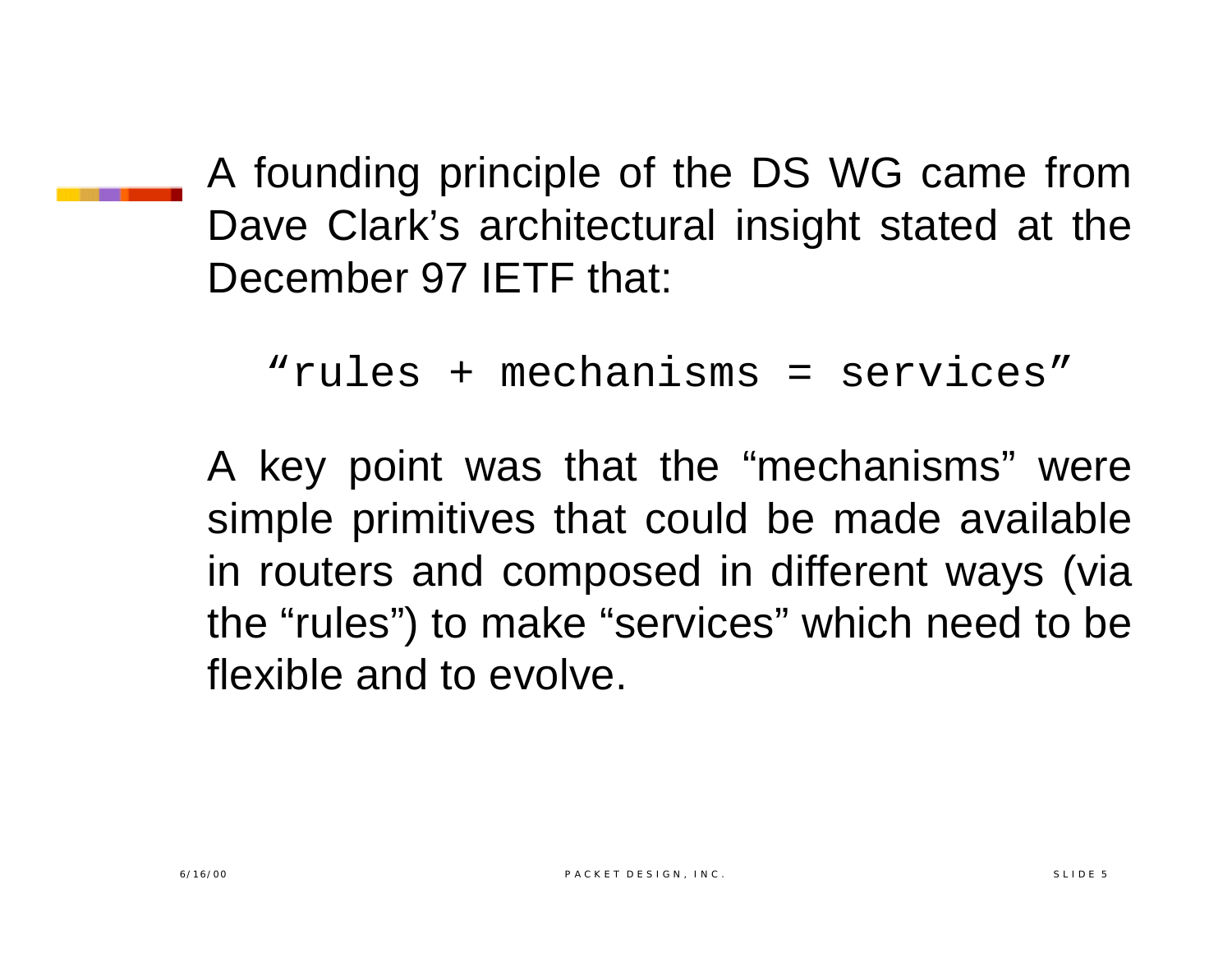The DS WG has been turning this high level architectural insight into standards and guidelines that can be used to create IP quality of service solutions, thus, in typical "standards" approach, we have evolved Clark's simple equation to:

(rules, through traffic conditioning and classification) + (per-hop forwarding behaviors) = (an aggregate of packets with particular attributes)

which we then "simplify" by use of acronyms...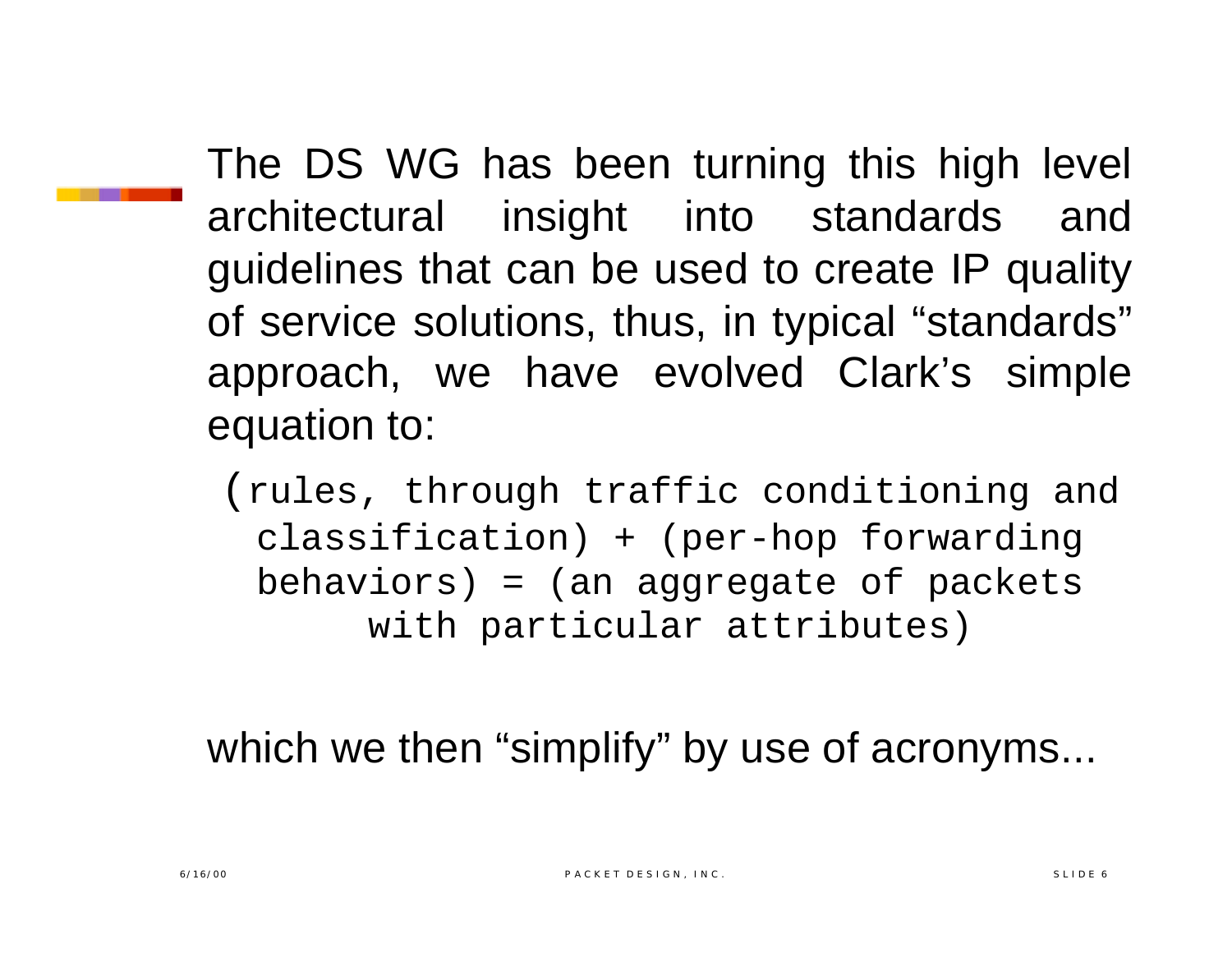#### **Diffserv Agenda in one slide**

- **Use minimal standardization to provide tools** and "knobs" that
	- **Allow traffic engineering within a domain**
	- **E** Allow services to be offered to customers
- **Uses a bit-field in the packet (6 bits of the** IPv4 TOS or IPv6 Traffic Class octet) as a codepoint to determine the packet's forwarding treatment by indexing a table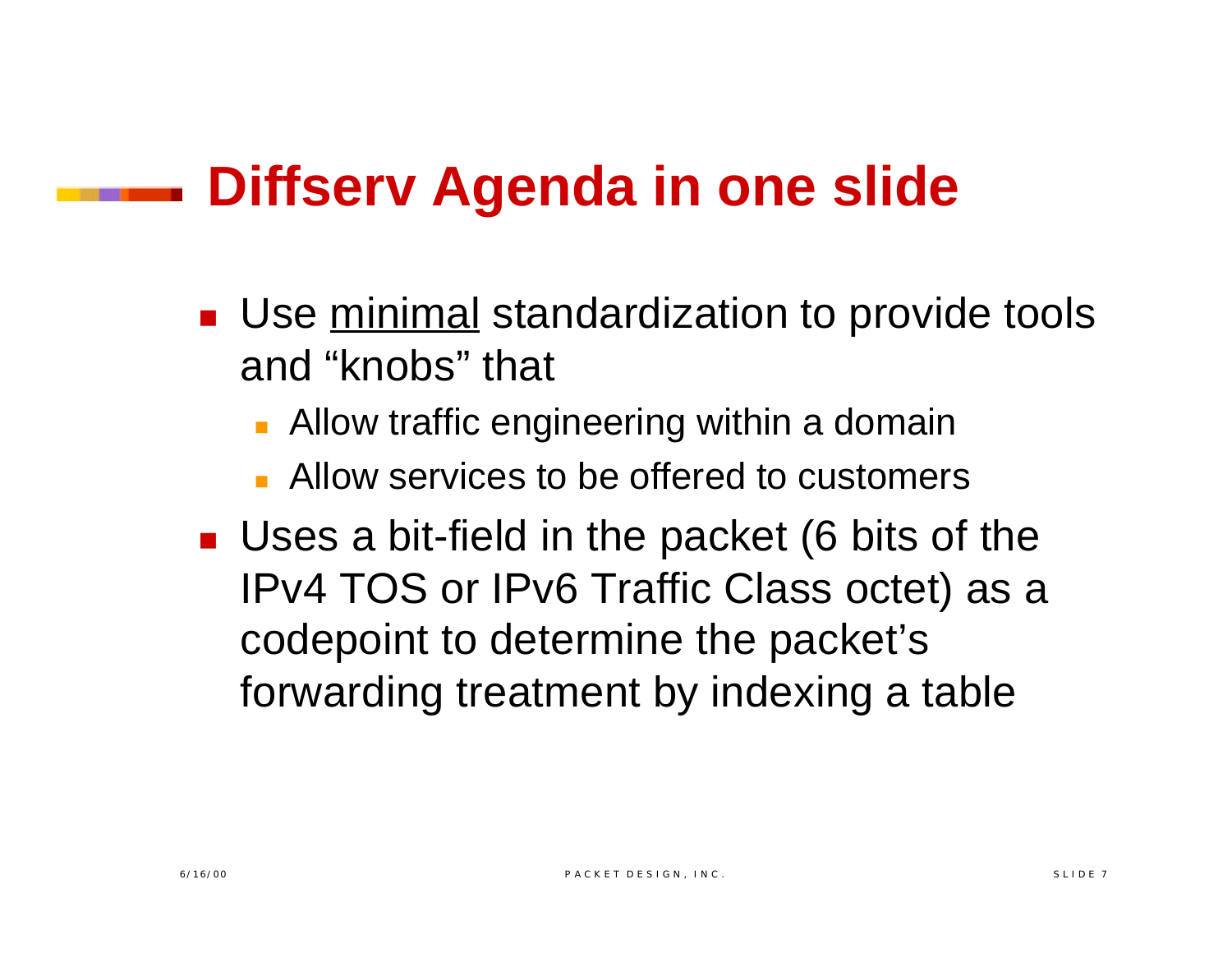#### **Elements of a Diffserv Approach**

- Packets are marked with codepoints (DSCPs) at the boundaries of DS domains
- **n** Packets with the same DSCP get the same per-hop forwarding behavior (PHB) (providing aggregation and scalability)
- **n** Per-flow state stays at network edges
- Marking can be based on microflow identification, ingress link, measured temporal characteristics of a micro- or macro-flow, etc. (Diffserv-capable equipment includes configurable traffic conditioners.)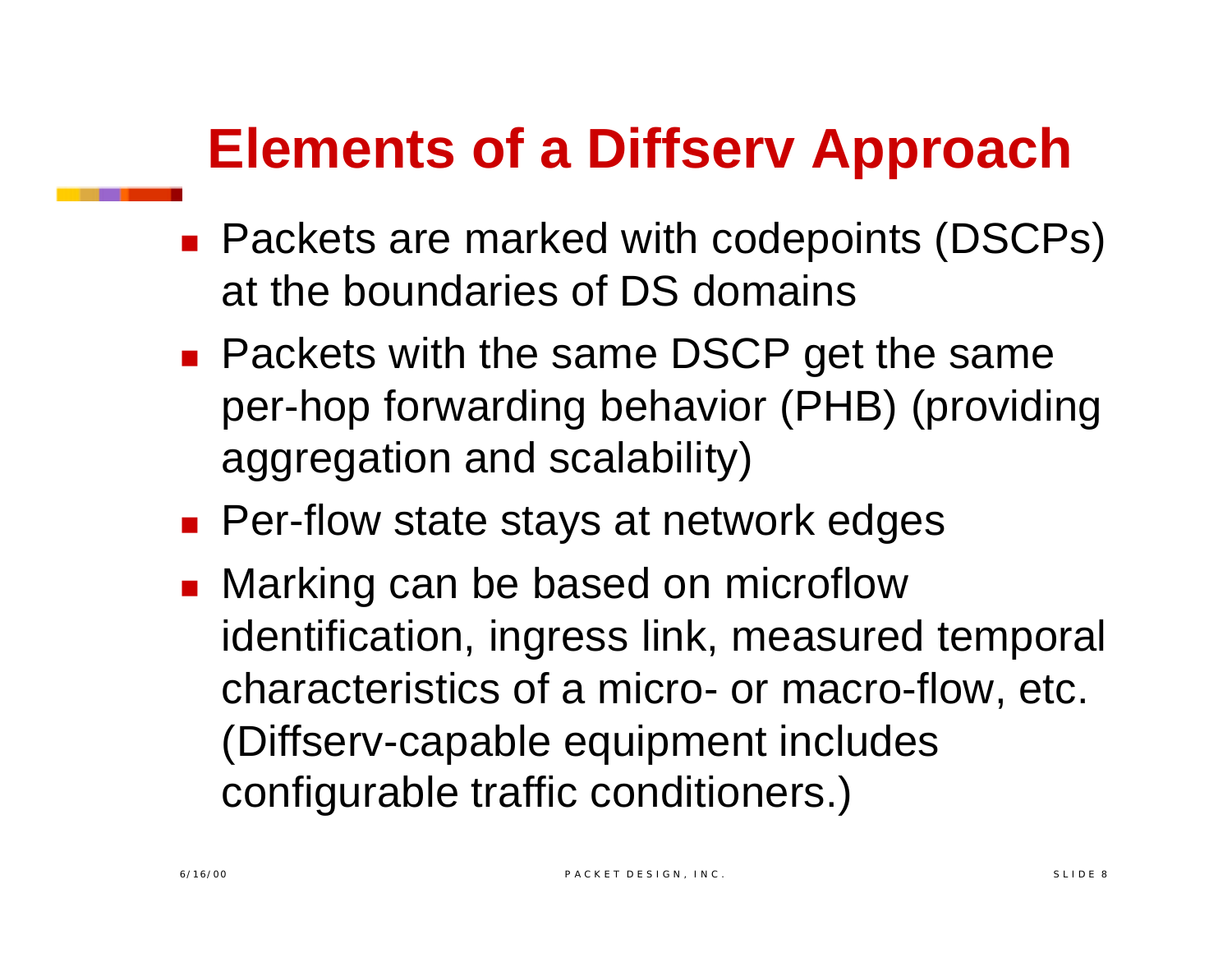### **Diffserv WG Approach**

- Specify the fowarding path while letting the policy mechanisms evolve
	- $\blacksquare$  analogy to IP forwarding/routing
	- $\blacksquare$  this allows a wide range of uses of the basic building blocks
- Standards track for DS field and a small base set of PHBs (with limited RFC791 backward compatibility)
- **n Informational track for architecture doc,** traffic conditioners, "per-domain behaviors"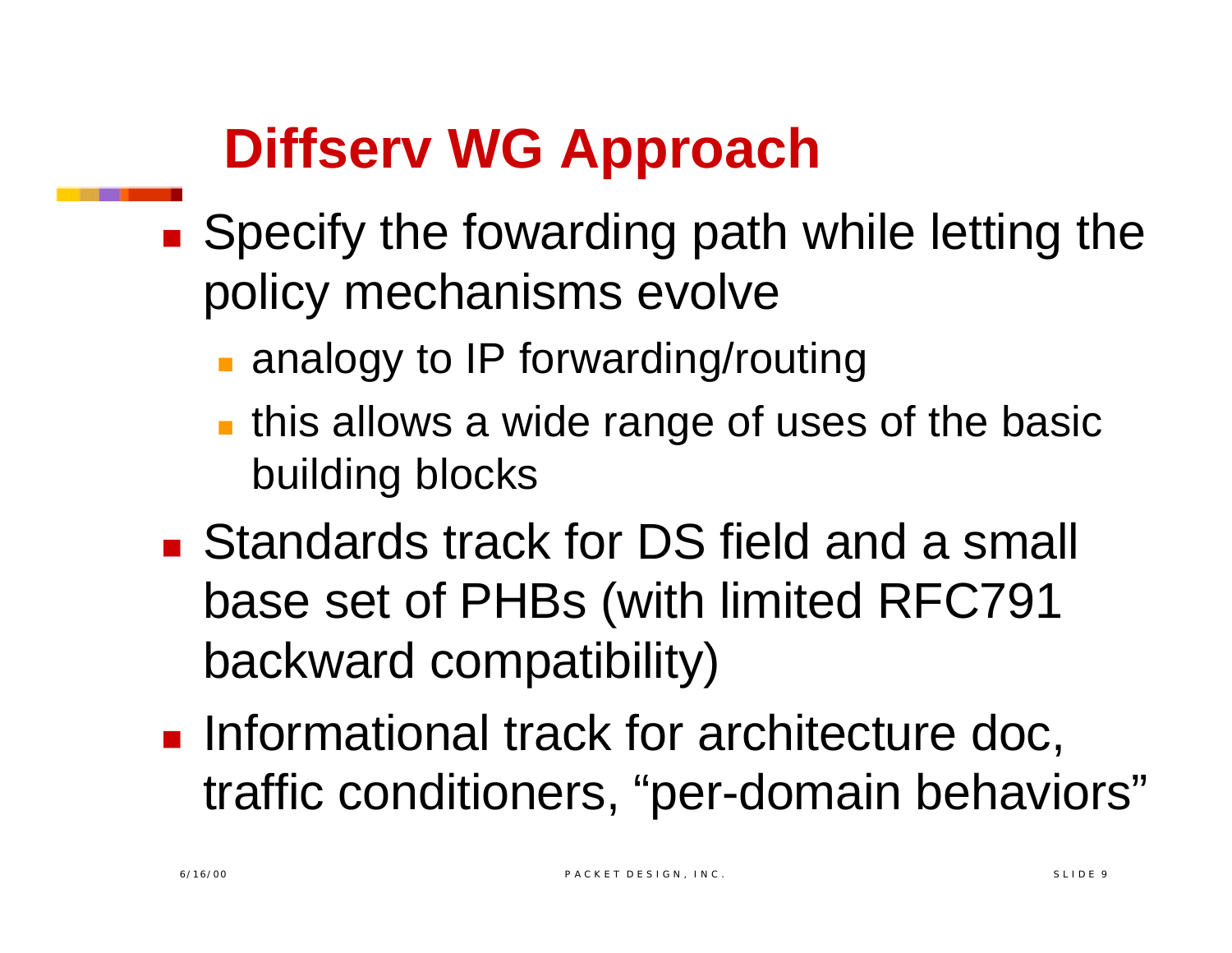#### **Moving Forward in Diffserv**

- **n** PHBs have been defined that express a range of forwarding treatments (RFCs 2474, 2597, 2598)
- RFCs and WG drafts also define BA and MF classifiers, TCBs, TSW and TCM traffic conditioners for the forwarding path
- **n** Time to specify the relationship between these in order to get particular characteristics for a traffic aggregate (with the same DSCP) across a domain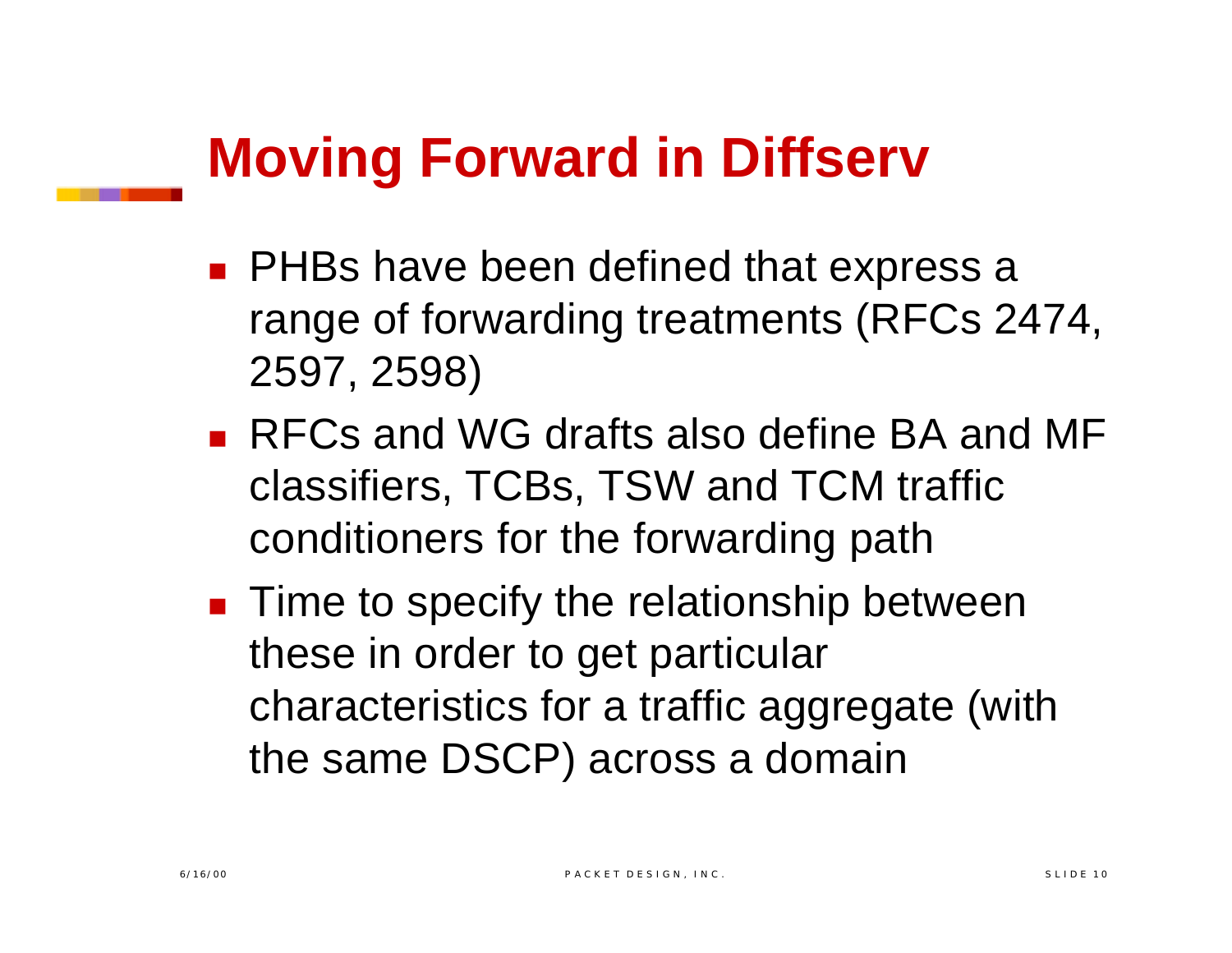#### **Per-Domain Behaviors (PDBs)**

The expected treatment that an identifiable or target group of packets will receive from "edge to edge" of a DS domain. A particular PHB (or, if applicable, list of PHBs) and traffic conditioning requirements are associated with each PDB.

**A PDB is not a "service" but a technical** specification that might be used in the creation of services (draft-ietf-diffserv-pdb-def-00 soon)

■ A PDB spec is where FP and CP interact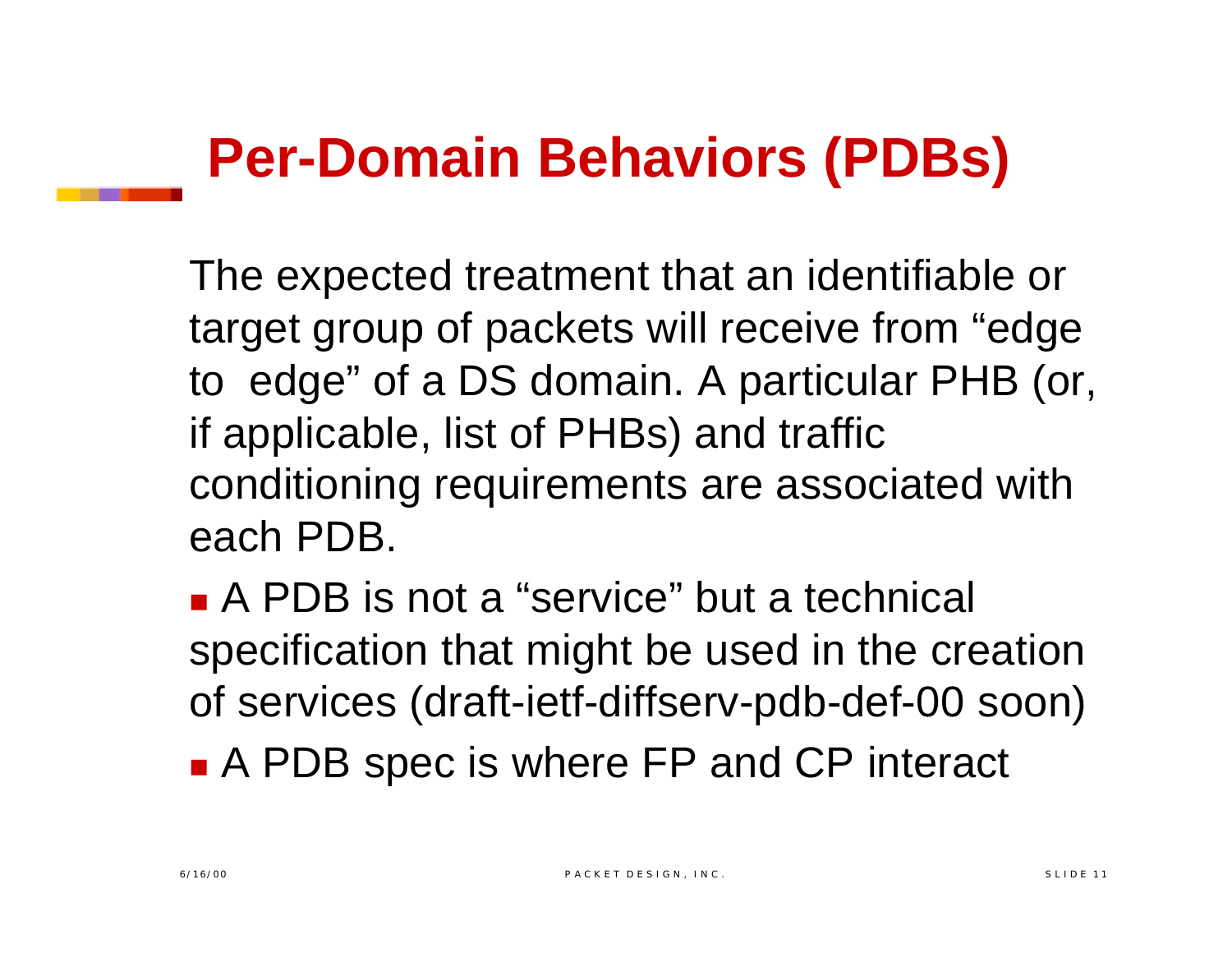#### **How does this help?**

 $\blacksquare$  Technical attributes are defined inside the boundaries of administrative policy which avoids complicating totally technical forwarding path features.

**nModularizes end-to-end QoS, provided the** PDBs aggregate in a known way

**-The "next level" of putting together PDBs** defined across DS domains can then be tackled. Difficulties are both technical and business issues.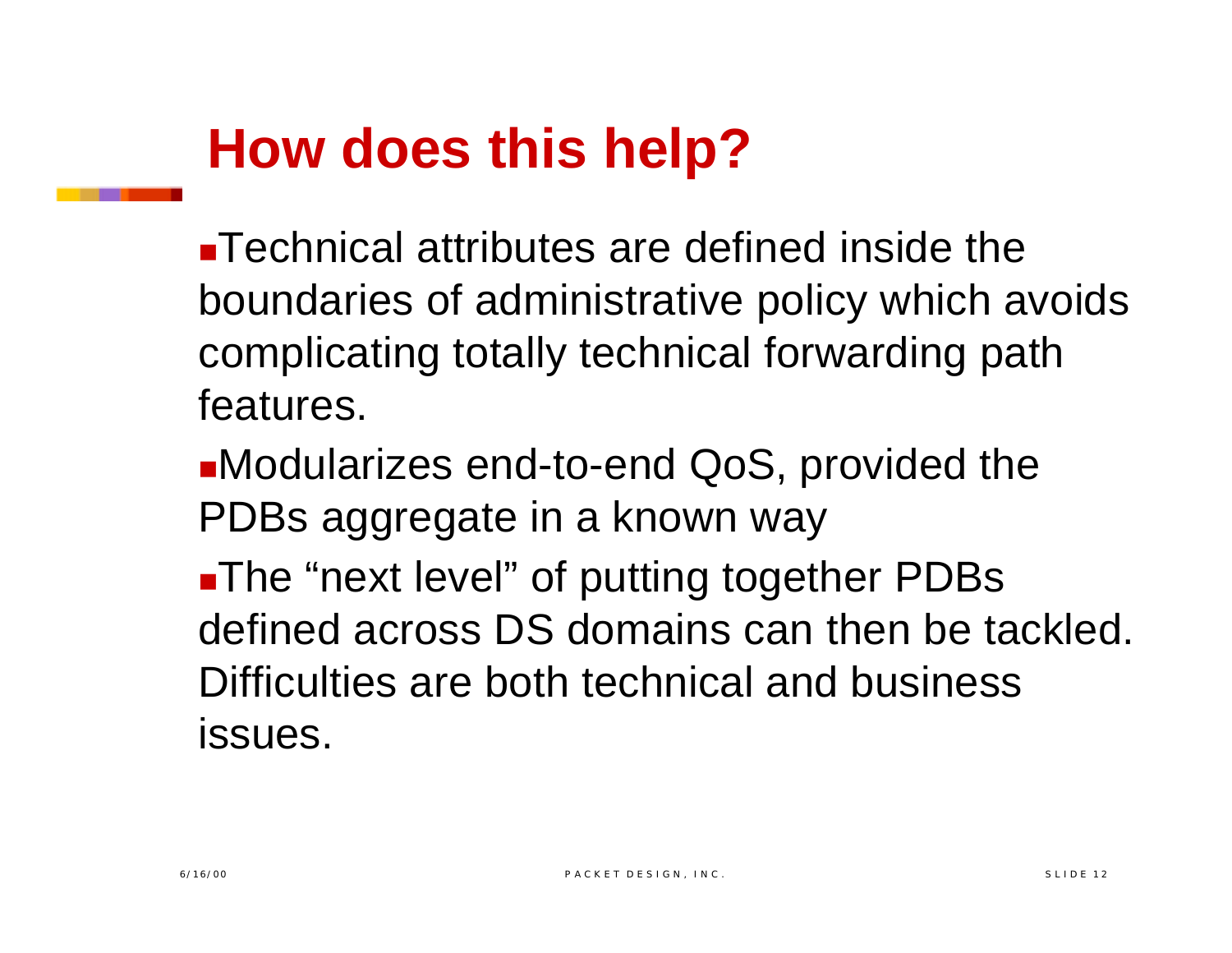#### **Concatenating PDBs**



- **n** PDB attributes must be made "visible" at DS boundaries
- <sup>n</sup> **DS boundaries interior to an AS should be easier to negotiate**
- **n PDBs that will be useful interdomain have a known behavior when merged and split**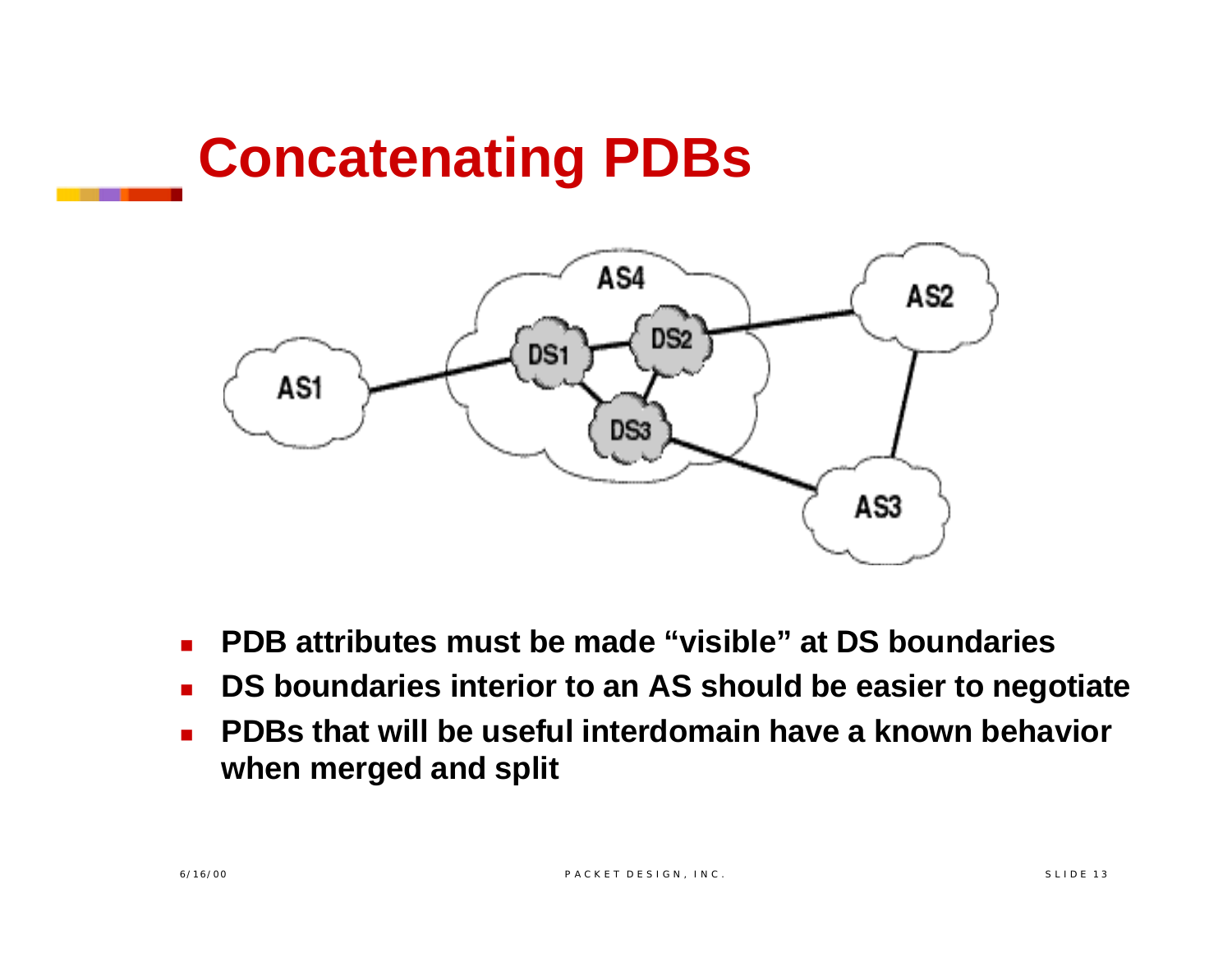#### **Where From Here?**

- **De the toolbox, both in deployment and to** develop desirable intra- and inter- domain behaviors
- **n** This process should be fun and profitable
- **n** There are some deployments
- **n** Most of the research work is focusing on traffic conditioners or imaginative PHBs
- **n** More good analysis work is needed. But that's a different talk...